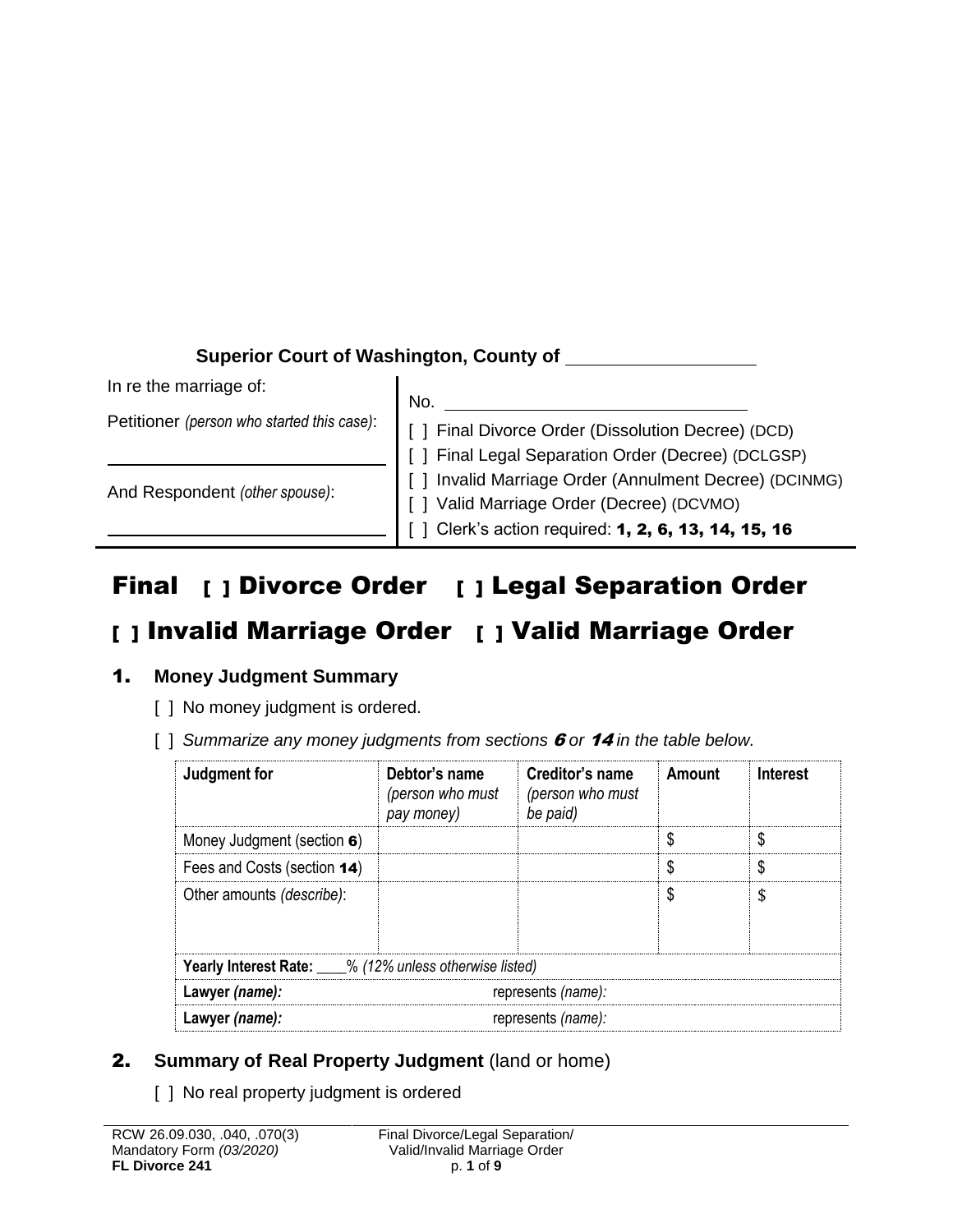|  | [] Summarize any real property judgment from section <b>7</b> in the table below. |  |  |  |
|--|-----------------------------------------------------------------------------------|--|--|--|
|  |                                                                                   |  |  |  |

| Grantor's name              | Grantee's name               | Real Property (fill in at least one)                    |                                                                                                      |  |  |  |
|-----------------------------|------------------------------|---------------------------------------------------------|------------------------------------------------------------------------------------------------------|--|--|--|
| (person giving<br>property) | (person getting<br>property) | Assessor's<br>property tax parcel<br>or account number: | Legal description of property awarded<br>(lot/block/plat/section, township, range,<br>county, state) |  |  |  |
|                             |                              |                                                         |                                                                                                      |  |  |  |
|                             |                              |                                                         |                                                                                                      |  |  |  |
|                             |                              |                                                         |                                                                                                      |  |  |  |
| Lawyer (name):              |                              | represents (name):                                      |                                                                                                      |  |  |  |
| Lawyer (name):              |                              | represents (name):                                      |                                                                                                      |  |  |  |

## *The court has made Findings and Conclusions in this case and now Orders:*

#### 3. **Marriage**

- [ ] This marriage and any domestic partnerships or civil unions are dissolved. The Petitioner and Respondent are divorced.
- [ ] The Petitioner and Respondent are granted a Legal Separation.
- [ ] This marriage is invalid (annulled) as of the date it began.
- [ ] The *Petition to Invalidate (Annul) Marriage* is denied. This marriage is valid (not annulled).

## 4. **Name Changes**

- [ ] Neither spouse asked to change his/her name.
- [ ] The Petitioner's name is changed to *(new name):*

| first                                                     | middle                                                                                                                | last |  |  |  |
|-----------------------------------------------------------|-----------------------------------------------------------------------------------------------------------------------|------|--|--|--|
|                                                           | The Respondent's name is changed to <i>(new name):</i>                                                                |      |  |  |  |
| first                                                     | middle                                                                                                                | last |  |  |  |
| <b>Separation Contract</b>                                |                                                                                                                       |      |  |  |  |
|                                                           | There is no enforceable separation contract.                                                                          |      |  |  |  |
| (date):                                                   | The spouses must comply with the terms of the separation contract signed on<br>. This contract is <i>(check one):</i> |      |  |  |  |
|                                                           | attached as an Exhibit and made part of this Order.                                                                   |      |  |  |  |
|                                                           | not filed with the court and is incorporated by reference. (RCW 26.09.070(5))                                         |      |  |  |  |
|                                                           | filed with the court as a separate document and is incorporated by reference.                                         |      |  |  |  |
| RCW 26.09.030, .040, .070(3)<br>Mandatory Form (03/2020). | Final Divorce/Legal Separation/<br>Valid/Invalid Marriage Order                                                       |      |  |  |  |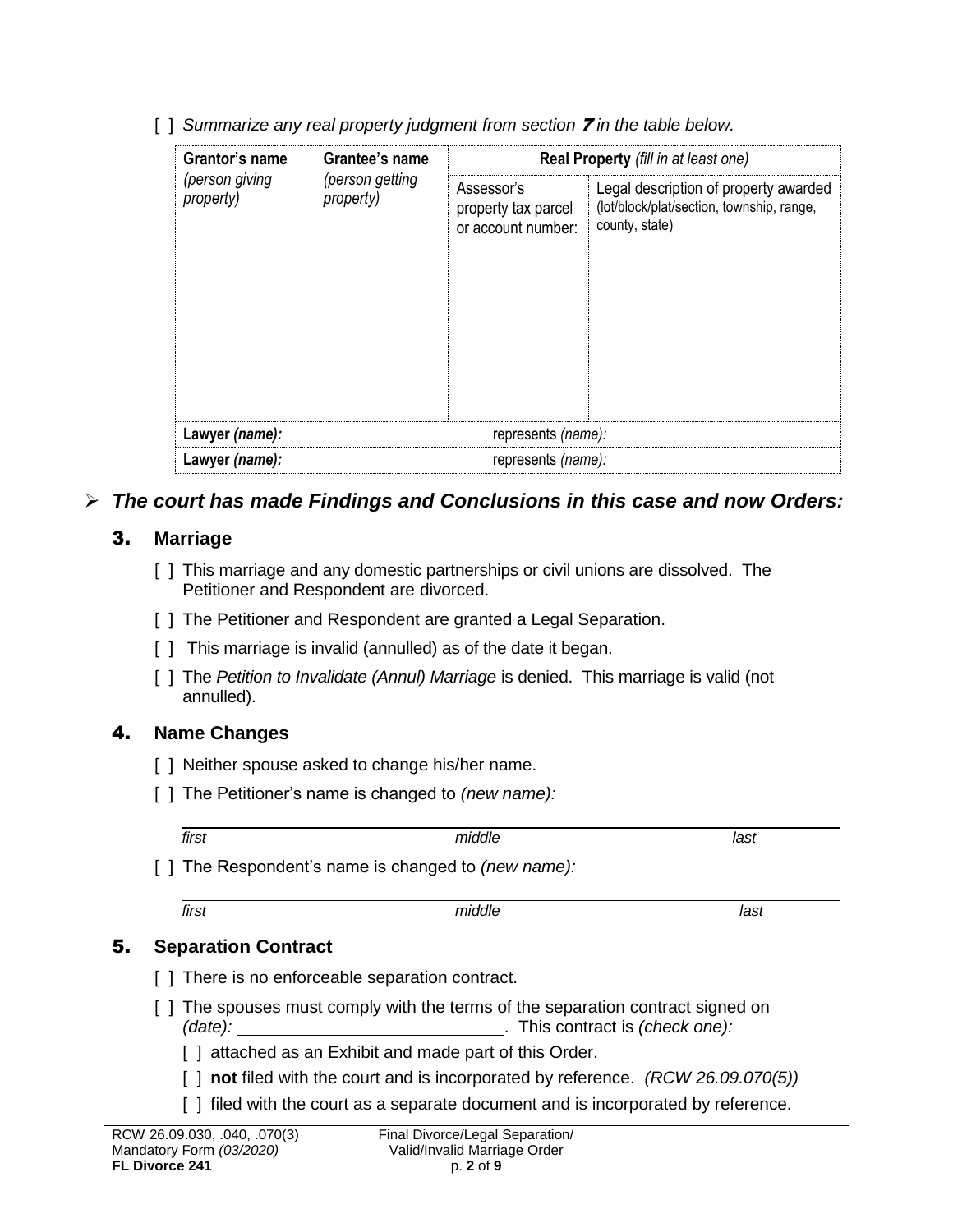#### 6. **Money Judgment** *(summarized in section* <sup>1</sup> *above)*

- [ ] None.
- [ ] The *(check one):* [ ] Petitioner [ ] Respondent must pay the other party *(amount)* \$\_\_\_\_\_\_\_\_\_\_\_\_\_\_\_\_\_\_\_\_\_. The court grants a judgment for this amount.

The **interest rate** is 12% unless another amount is listed below.

- [ ] The interest rate is % because *(explain):*
- [] Money judgments in temporary orders (other than child support):
	- [ ] are **not** affected by this order.
	- [] are affected by this order as follows (*clerk's action required*): \_\_\_\_\_\_\_\_\_\_\_\_\_\_\_\_\_\_\_.
- [ ] Other:
- 7. **Real Property** (land or home) *(summarized in section* <sup>2</sup> *above)*
	- [ ] Neither spouse owns any real property.
	- $\lceil \cdot \rceil$  The real property is divided according to the separation contract described in 5 above.
	- [ ] The real property is divided as listed in Exhibit [10]. This Exhibit is attached and made part of this Order.
	- [ ] The real property is divided as explained below:

| <b>Real Property Address</b> | <b>Tax Parcel Number</b> | Given to which spouse as<br>his/her separate property? |
|------------------------------|--------------------------|--------------------------------------------------------|
|                              |                          | [ ] Petitioner [ ] Respondent                          |
|                              |                          | [ ] Petitioner [ ] Respondent                          |
|                              |                          | [ ] Petitioner [ ] Respondent                          |

- [ ] The spouse giving up ownership must sign a Quit Claim Deed and Real Estate Excise Tax Affidavit to transfer the real property to the other spouse by *(date):* .
- [ ] The court does not have jurisdiction to divide real property.
- [ ] Other *(specify):*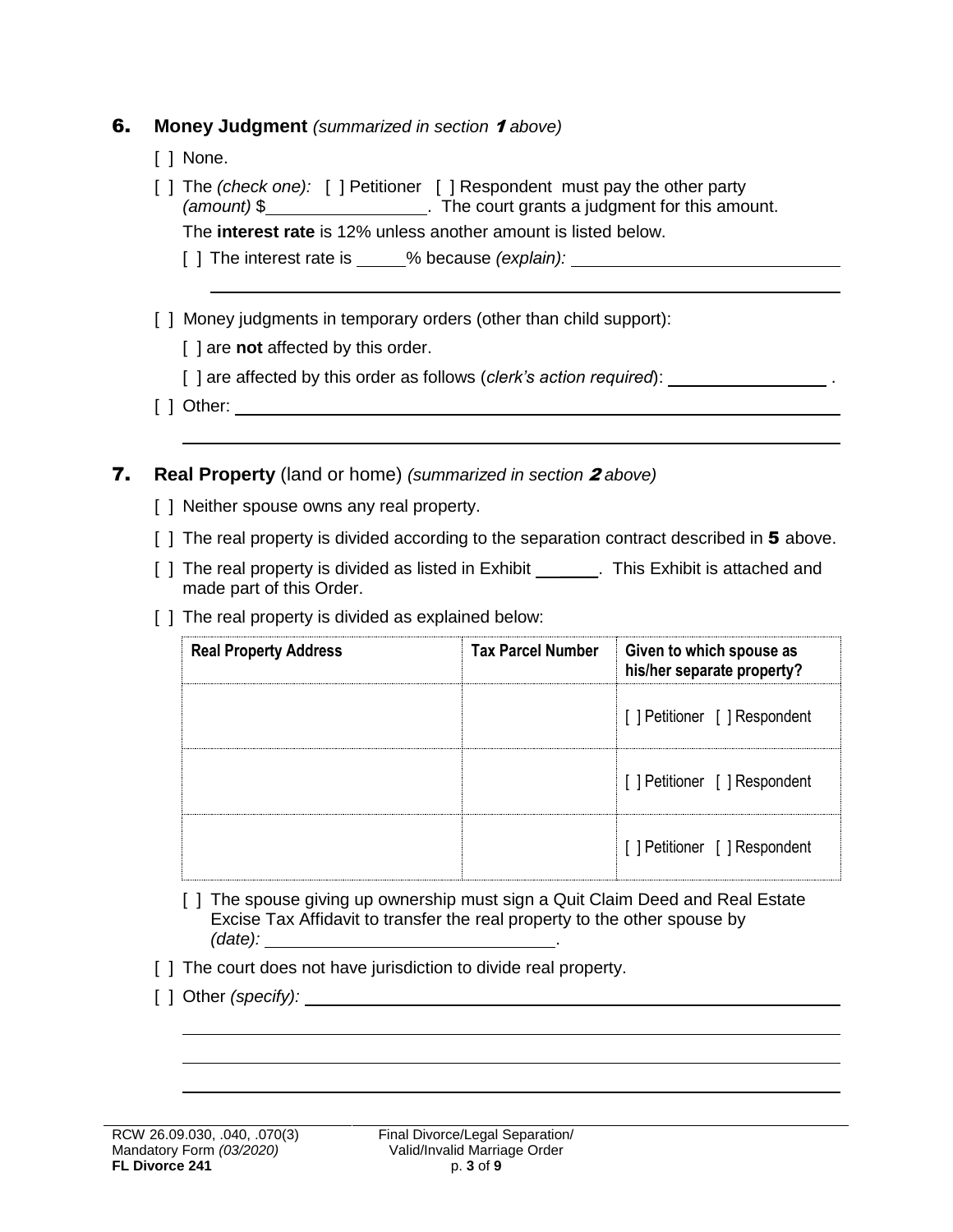- 8. **Petitioner's Personal Property** (possessions, assets or business interests of any kind)
	- [ ] The personal property that Petitioner now has or controls is given to Petitioner as his/her separate property. No transfer of property between Petitioner and Respondent is required.
	- [ ] The personal property listed as Petitioner's in the separation contract described in 5 above is given to Petitioner as his/her separate property.
	- [ ] The personal property listed in Exhibit \_\_\_\_\_\_ is given to Petitioner as his/her separate property. This Exhibit is attached and made part of this Order.
	- [ ] The personal property listed below is given to Petitioner as his/her separate property. *(Include vehicles, pensions/retirement, insurance, bank accounts, furniture, businesses, etc. Do not list more than the last four digits of any account number. For vehicles, list year, make, model and VIN or license plate number.)*

- [] The court does not have jurisdiction to divide personal property.
- [ ] Other *(specify):*

#### 9. **Respondent's Personal Property** (possessions, assets or business interests of any kind)

- [ ] The personal property that Respondent now has or controls is given to Respondent as his/her separate property. No transfer of property between Petitioner and Respondent is required.
- [ ] The personal property listed as Respondent's in the separation contract described in 5 above is given to Respondent as his/her separate property.
- [ ] The personal property listed in Exhibit is given to Respondent as his/her separate property. This Exhibit is attached and made part of this Order.
- [ ] The personal property listed below is given to Respondent as his/her separate property. *(Include vehicles, pensions/retirement, insurance, bank accounts, furniture, businesses, etc. Do not list more than the last four digits of any account number. For vehicles, list year, make, model and VIN or license plate number.)*

- [] The court does not have jurisdiction to divide personal property.
- [ ] Other *(specify):*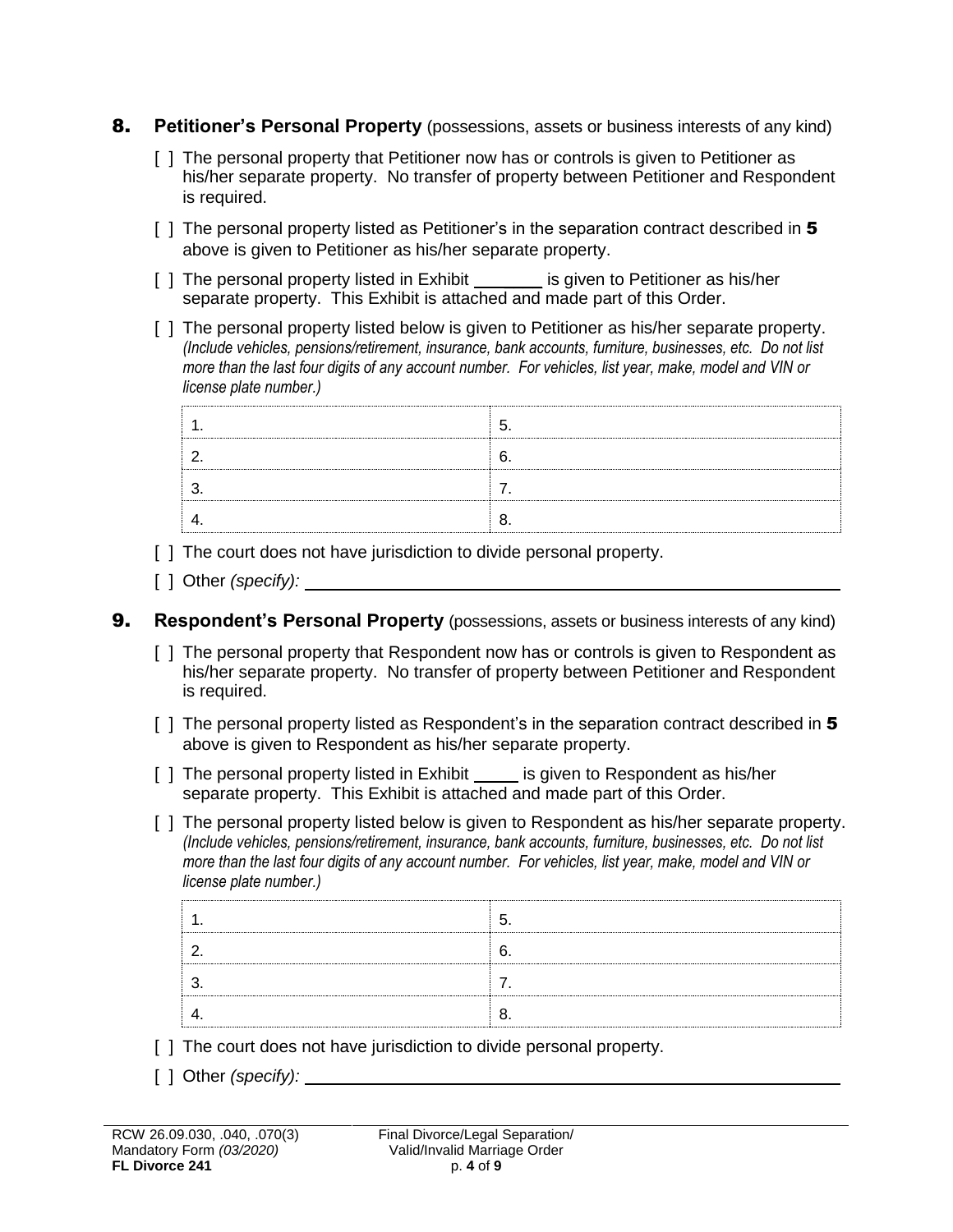#### 10. **Petitioner's Debt**

The Petitioner must pay all debts s/he has incurred (taken on) since the date of separation, unless the court makes a different order about a specific debt below. *(Check one):*

- [ ] The Petitioner has no debt.
- [] The Petitioner must pay the debts that are now in his/her name.
- [ ] The Petitioner must pay debts as required by the separation contract described in 5 above.
- [ ] The Petitioner must pay the debts listed in Exhibit \_\_\_\_\_\_. This Exhibit is attached and made part of this Order.
- [ ] The Petitioner must pay all debts listed below:

| <b>Debt Amount</b> | <b>Creditor</b> (person or company owed this debt) |  |
|--------------------|----------------------------------------------------|--|
|                    |                                                    |  |
|                    |                                                    |  |
|                    |                                                    |  |
|                    |                                                    |  |

- [] The court does not have jurisdiction to divide debts.
- [ ] Other *(specify):*

#### 11. **Respondent's Debt**

The Respondent must pay all debts s/he has incurred (taken on) since the date of separation, unless the court makes a different order about a specific debt below. *(Check one):*

- [ ] The Respondent has no debt.
- [] The Respondent must pay the debts that are now in his/her name.
- [ ] The Respondent must pay debts as required by the separation contract described in 5 above.
- [ ] The Respondent must pay the debts listed in Exhibit \_\_\_\_\_\_. This Exhibit is attached and made part of this Order.
- [ ] The Respondent must pay all debts listed below:

| <b>Creditor</b> (person or company owed this debt)<br><b>Debt Amount</b> |  | <b>Account Number</b><br>(last 4 digits only) |
|--------------------------------------------------------------------------|--|-----------------------------------------------|
|                                                                          |  |                                               |
|                                                                          |  |                                               |
|                                                                          |  |                                               |
|                                                                          |  |                                               |

- [] The court does not have jurisdiction to divide debts.
- [ ] Other *(specify):*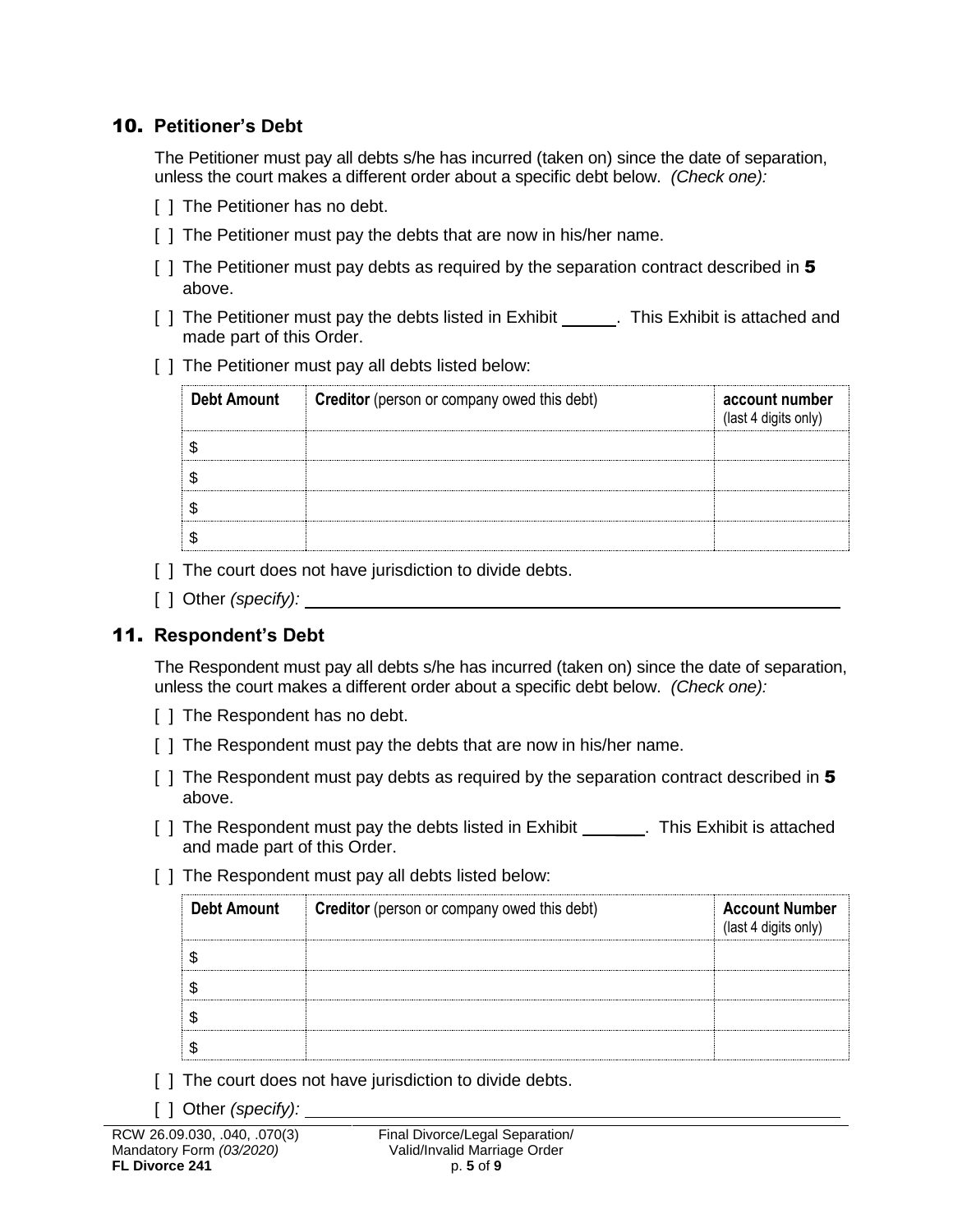## 12. **Debt Collection** (hold harmless)

- [ ] Does not apply.
- [ ] If one spouse fails to pay a debt as ordered above and the creditor tries to collect the debt from the other spouse, the spouse who was ordered to pay the debt must hold the other spouse harmless from any collection action about the debt. This includes reimbursing the other spouse for any of the debt he/she paid and for attorney fees or costs related to defending against the collection action.
- [ ] Other *(specify):*

### 13. **Spousal Support** (maintenance/alimony)

- [ ] No spousal support is ordered.
- [ ] Spousal support must be paid as required by the separation contract described in 5 above. Spousal support will end when either spouse dies, or the spouse receiving support gets married or registers a new domestic partnership, *unless* the separation contract provides differently.
- [ ] Spousal support must be paid as described in Exhibit \_\_\_\_\_\_. This Exhibit is attached and made part of this Order. Spousal support will end when either spouse dies, or the spouse receiving support gets married or registers a new domestic partnership, *unless* the Exhibit provides differently.
- [ ] The *(check one):* [ ] Petitioner [ ] Respondent must pay spousal support as follows:

| Amount:                                                                                                                                                                                                                                                                                                                                                                                                                                                                                                                                                                           |                                                                                                                                                                                                                                                           | Start date:                                                                     | End date:     | <b>Payment schedule:</b>                                                                        |  |  |
|-----------------------------------------------------------------------------------------------------------------------------------------------------------------------------------------------------------------------------------------------------------------------------------------------------------------------------------------------------------------------------------------------------------------------------------------------------------------------------------------------------------------------------------------------------------------------------------|-----------------------------------------------------------------------------------------------------------------------------------------------------------------------------------------------------------------------------------------------------------|---------------------------------------------------------------------------------|---------------|-------------------------------------------------------------------------------------------------|--|--|
| S.<br>each month                                                                                                                                                                                                                                                                                                                                                                                                                                                                                                                                                                  |                                                                                                                                                                                                                                                           | Date 1 <sup>st</sup> payment is<br>due                                          | $($ f any $)$ | $Day(s)$ of the month each payment is<br>due (for example, "the 5 <sup>th</sup> ," "weekly," or |  |  |
|                                                                                                                                                                                                                                                                                                                                                                                                                                                                                                                                                                                   |                                                                                                                                                                                                                                                           |                                                                                 |               | "half on the 1 <sup>st</sup> and half on the 15 <sup>th"</sup> )                                |  |  |
|                                                                                                                                                                                                                                                                                                                                                                                                                                                                                                                                                                                   | Whether or not there is an end date, as a matter of law, spousal support will end when either spouse dies,<br>or the spouse receiving support gets married or registers a new domestic partnership, unless expressly<br>stated below. (RCW 26.09.170(2).) |                                                                                 |               |                                                                                                 |  |  |
| Ιl                                                                                                                                                                                                                                                                                                                                                                                                                                                                                                                                                                                | Other (specify):                                                                                                                                                                                                                                          |                                                                                 |               |                                                                                                 |  |  |
|                                                                                                                                                                                                                                                                                                                                                                                                                                                                                                                                                                                   | Make all payments to (check one):                                                                                                                                                                                                                         |                                                                                 |               |                                                                                                 |  |  |
|                                                                                                                                                                                                                                                                                                                                                                                                                                                                                                                                                                                   |                                                                                                                                                                                                                                                           | the other spouse directly by (check one):                                       |               |                                                                                                 |  |  |
|                                                                                                                                                                                                                                                                                                                                                                                                                                                                                                                                                                                   | $\lceil$ $\rceil$ mail to:                                                                                                                                                                                                                                | Street address or PO box                                                        | City          |                                                                                                 |  |  |
|                                                                                                                                                                                                                                                                                                                                                                                                                                                                                                                                                                                   |                                                                                                                                                                                                                                                           | [] direct deposit/transfer to a bank account identified by the receiving party. |               | <b>State</b><br>Zip                                                                             |  |  |
|                                                                                                                                                                                                                                                                                                                                                                                                                                                                                                                                                                                   |                                                                                                                                                                                                                                                           |                                                                                 |               | The receiving party must notify the paying party of any address or account change.              |  |  |
| the Washington State Support Registry (WSSR). The Registry will forward the support to the other<br>$\Box$<br>spouse (only if child support is also ordered). (If you check this box, also check the "Clerk's action<br>required" box in the caption on page 1.) DSHS Division of Child Support (DCS) can collect the<br>support owed from the wages, earnings, assets, or benefits of the parent who owes support, and can<br>enforce liens against real or personal property as allowed by any state's child support laws without<br>notice to the parent who owes the support. |                                                                                                                                                                                                                                                           |                                                                                 |               |                                                                                                 |  |  |
|                                                                                                                                                                                                                                                                                                                                                                                                                                                                                                                                                                                   | To the Clerk: forward a copy of this order to WSSR.                                                                                                                                                                                                       |                                                                                 |               |                                                                                                 |  |  |
| $\lceil$ $\rceil$                                                                                                                                                                                                                                                                                                                                                                                                                                                                                                                                                                 | the court clerk, who will forward the support to the other spouse (only if there is no child support<br>order). (If you check this box, also check the "Clerk's action required" box in the caption on page 1.)                                           |                                                                                 |               |                                                                                                 |  |  |
| $\lceil$ $\rceil$                                                                                                                                                                                                                                                                                                                                                                                                                                                                                                                                                                 | Other (specify):                                                                                                                                                                                                                                          |                                                                                 |               |                                                                                                 |  |  |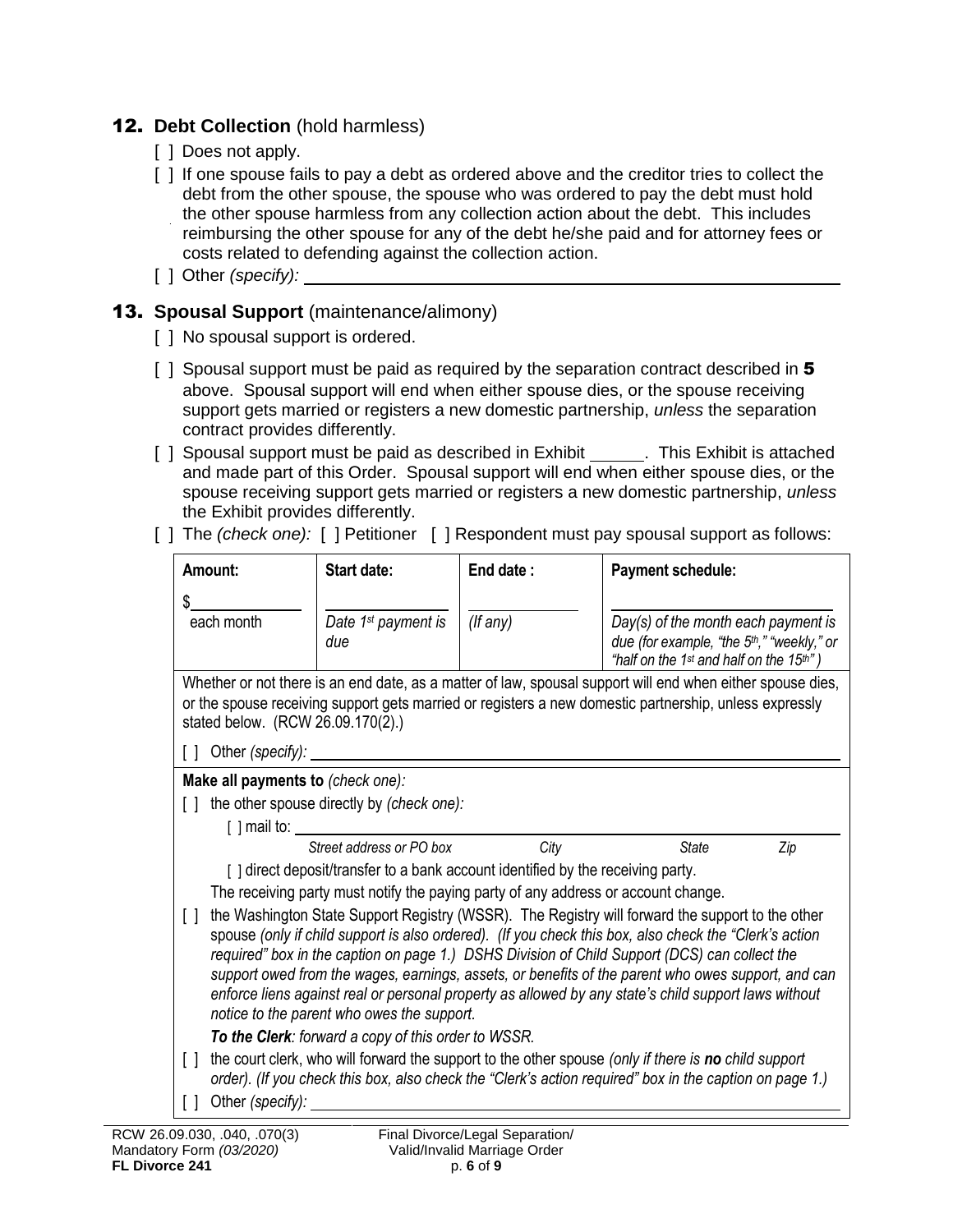- [ ] The spouse paying support has public (state) retirement benefits. *(RCW 26.09.138)*
	- [ ] The spouse owed support may ask, without giving notice, for the other spouse's retirement benefits to be assigned to him/her if:
		- **\$100 or more in spousal support is more than 15 days late, or**
		- The other spouse asks to take money out of his/her public retirement account. *(RCW 41.50)*
	- [ ] The Department of Retirement Systems may pay all or part of a withdrawal from a retirement account directly to the spouse owed support. *(RCW 41.50.550(3))*
- [ ] Other *(specify):*
- 14. **Fees and Costs** *(Summarize any money judgment in section* <sup>1</sup> *above.)*
	- [ ] Each spouse will pay his/her own fees and costs.
	- [ ] Fees and costs must be paid as required by the separation contract described in 5 above.
	- [] The court orders a money judgment for fees and costs as follows:

| Judgment for                             | Debtor's name<br>pay money) | Creditor's name Amount<br>(person who must $ $ (person who must<br>be paid) | <b>Interest</b> |
|------------------------------------------|-----------------------------|-----------------------------------------------------------------------------|-----------------|
| [ ] lawyer fees                          |                             |                                                                             |                 |
| [ ] guardian ad litem (GAL) fees         |                             |                                                                             |                 |
| [ ] court costs                          |                             |                                                                             |                 |
| [] other fees and expenses<br>(specify): |                             |                                                                             |                 |

.

The **interest rate** is 12% unless another amount is listed below.

[ ] The interest rate is \_\_\_\_\_% because *(explain):* \_\_\_\_\_\_\_\_\_\_\_\_\_\_\_\_\_\_\_\_\_\_\_\_\_\_\_\_

- [ ] Judgments for fees and costs in temporary orders:
	- [ ] are **not** affected by this order
	- [] are affected by this order as follows (*clerk's action required*):
- [ ] Other:

#### 15. **Protection Order**

- [ ] No one requested an *Order for Protection*.
- [ ] **Approved** The request for an *Order for Protection* is approved. The *Order for Protection* is filed separately.
- [ ] **Denied** The request for an *Order for Protection* is denied. The *Denial Order* is filed separately.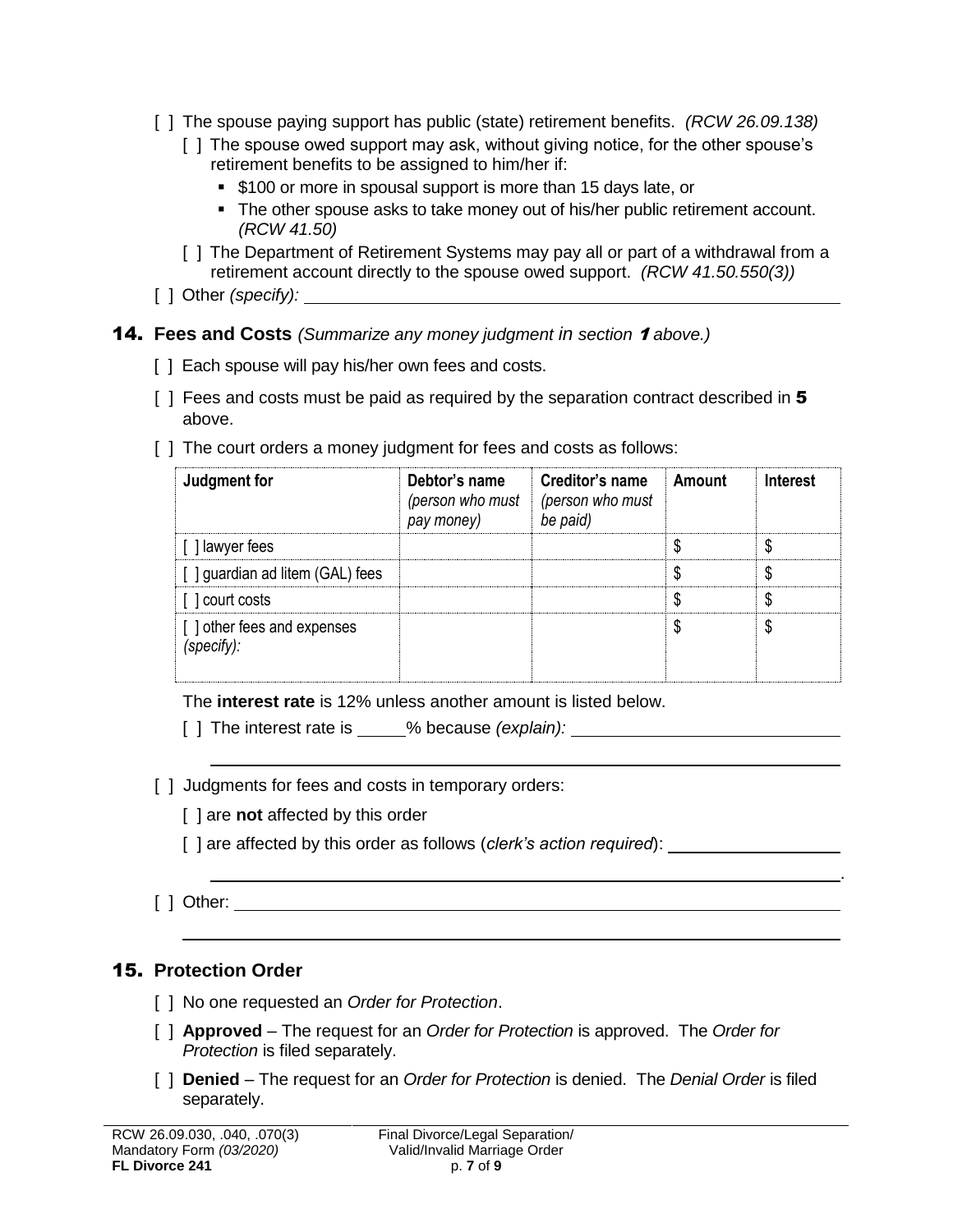- [ ] **Renewed/Changed** The existing *Order for Protection* filed in or combined with this case is renewed or changed as described in following order, filed separately *(check one):*
	- [ ] *Order on Renewal of Order for Protection*
	- [ ] *Order Modifying/Terminating Order for Protection*
- [ ] Other: \_\_

#### 16. **Restraining Order**

- [ ] No one requested a *Restraining Order*.
- [ ] **Approved** The request for a *Restraining Order* is approved. The *Restraining Order* is filed separately.
- [ ] **Denied** The request for a *Restraining Order* is denied.
- [ ] *Check this box if the court previously signed a temporary Restraining Order and is not signing a final Restraining Order in this case. Also check the "Clerk's action required" box in the caption on page 1.*

Name of law enforcement agency where the Protected Person lived when the *Restraining Order* was issued:

**To the Clerk:** Provide a copy of this Order to the agency listed above within one court day. The law enforcement agency must remove the temporary *Restraining Order* from the state's database.

#### 17. **Children of the marriage**

- [ ] The spouses have **no** children together who are still dependent.
- [ ] This court has jurisdiction over the children the spouses have together as explained in the *Findings and Conclusions* for this case.

If there are children of both spouses listed in the *Findings and Conclusions* who do not have both spouses listed on their birth certificates, the State Registrar of Vital Statistics is ordered to amend the children's birth certificates to list both spouses as parents upon receipt of a certified copy of this order and the *Findings and Conclusions*.

*Important!* The court does not forward this *Order* to the State Registrar. To amend the birth certificate, a party must provide a certified copy of this *Order* and the *Findings and Conclusions* to the State Registrar of Vital Statistics*.* Other information may be required by the State Registrar of Vital Statistics. If the child was **not** born in Washington, contact the appropriate agency in the state where the child was born.

[ ] This court does **not** have jurisdiction over the children as explained in the *Findings and Conclusions* for this case.

#### 18. **Parenting Plan**

- [ ] Does not apply. The spouses have no children together who are under 18 years old, or the court does not have jurisdiction over the children.
- [ ] The court signed the final *Parenting Plan* filed separately today or on *(date):* .
- [ ] The guardian ad litem (GAL) is discharged.